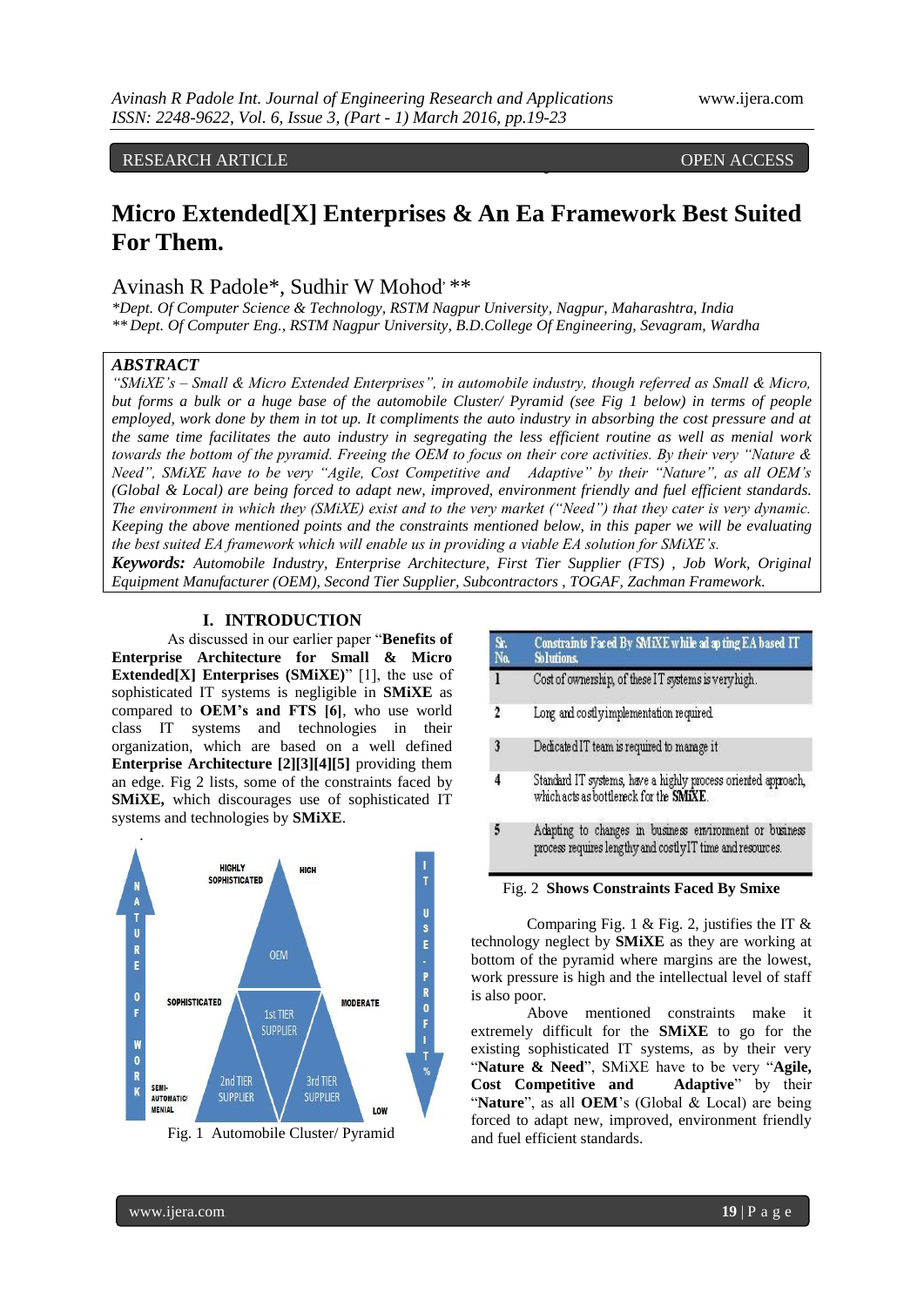The environment in which they (**SMiXE**) exist and to the very market ("**Need"**) that they cater is very dynamic, that is changing every eighteen to twenty four months (Globally automobile manufacturers or OEM's launch new vehicles which cause turbulence in technology.

This has created a highly cost competitive environment in the automobile industry where cost cutting is the norm, in order for the OEM's and the FTS's to survive profitably, this cost cuts are forced down on the **SMiXE**, with not much of a choice.

Enterprise Architecture (EA) over last 25 years has evolved from being an IT centric function to becoming a "**Business Enabler**" and if used effectively can be a "**Business Differentiator**", giving SMiXE an "**Edge**" over it competitors. Achieving growth in SMiXE is the "Achilles Heel" for maximum number of enterprises, due to lack of following factors:

- Business Skills [From process point of view].
- Good Industry Practices.
- Quality & Standards.
- Inadequate Capital.

In Contrast, their desire for growth is tremendous and given the right platform for achieving "**Growth**", they can reach there. Our endeavour here is to analysis the benefits that an Enterprise Architecture (EA) can provide to SMiXE, for them to efficiently manage all the aspects of their enterprises using "**Technological Sophistication**" and will act as a "**Technology Enabler**" for them to grow their enterprise to the next Phase/Stage of growth.

#### **II. SIGNIFICANCE AND CONTRIBUTION** *A.* **Why Enterprise Architecture(EA***)*

Enterprise Architecture (EA) is the organizing logic for business process & information technology (IT) infrastructure, reflecting the integration & standardization requirements of the company's operating model [4]. EA provides a long term view of company's process, systems and technologies so that individual IT systems can build current and future capabilities for them and not just meet their immediate needs. These capabilities can be harnessed by them to achieve growth by overcoming the above mentioned factors (see Achilles Heel paragraph). IT system being based on Good Industry Practices and well defined quality & standards will also create a positive social impact on the society. Fig 3 shows a table comparing IT solutions which are developed and deployed across the automobile pyramid/cluster, based on different approach (which was a gradual evolution from Manual Systems to different kind of IT systems over decades).

| Comparison<br><b>Parameters</b>        | Manual<br><b>System</b> | Stand-<br>alone IT<br><b>Solutions</b> | Looselv<br>Integrated<br><b>IT Solution</b> | EA<br><b>BasedIT</b><br><b>Solutions</b> |
|----------------------------------------|-------------------------|----------------------------------------|---------------------------------------------|------------------------------------------|
| <b>Simplifies</b><br><b>Operations</b> | Low                     | Low                                    | Medium                                      | High                                     |
| Integration                            | None                    | None                                   | Low                                         | High                                     |
| Transparency                           | None                    | None                                   | Low                                         | High                                     |
| Standardization                        | None                    | Low                                    | Medium                                      | High                                     |
| <b>IT Efficiency</b>                   | None                    | Low                                    | Medium                                      | High                                     |
| Operational<br>Efficiency              | Medium                  | Low                                    | Medium                                      | High                                     |
| <b>Functional</b><br>Optimization      | None                    | Low                                    | Medium                                      | High                                     |
| <b>Strategic Agility</b>               | None                    | None                                   | None                                        | High                                     |

Fig. 3 **Above table shows Benefits of Using EA**

The first column named "**Comparison Parameters**", of Fig. 3 table, lists all the comparison parameters that we have used while comparing different systems which are mentioned as subsequent column headings. Column 2, named as "**Manual System**" – represents the earliest or the first level of evolution in managing complicated enterprise level functions using pen, paper, folders, calculators…. Etc. Column 3, named as "**Standalone IT Solutions**" – represents the first level of standalone IT solutions, used like MRP solutions, inventory management systems etc. Column 4, named as "**Loosely Integrated IT Solutions**" – represents the next evolution in IT Systems, where systems were designed, developed and deployed based on well defined good industry practices and inter-departmental connected workflows. Lastly the Column 5, named as "**EA Based IT Solutions**" – takes the holistic view of the IT infrastructure as mentioned in above paragraph.

Low, Medium and High weight-age was assigned to each comparison parameters for each of these systems based on a detail analysis. Above shown Fig. 3 shows, the complete table with all comparison parameters assigned a weight-age for each and every system.

As discussed in our earlier paper "**Benefits of Enterprise Architecture for Small & Micro Extended[X] Enterprises (SMiXE)**" **[1]**, we compare three Enterprise Architecture (EA) Frameworks on following different criteria's shown below in Fig. 4. Comparison criteria are the same that have been discussed in detail in the following article "A Comparison of the Top Four Enterprise Architecture Methodologies – By Roger Sessions, CTO, Object Watch" [19].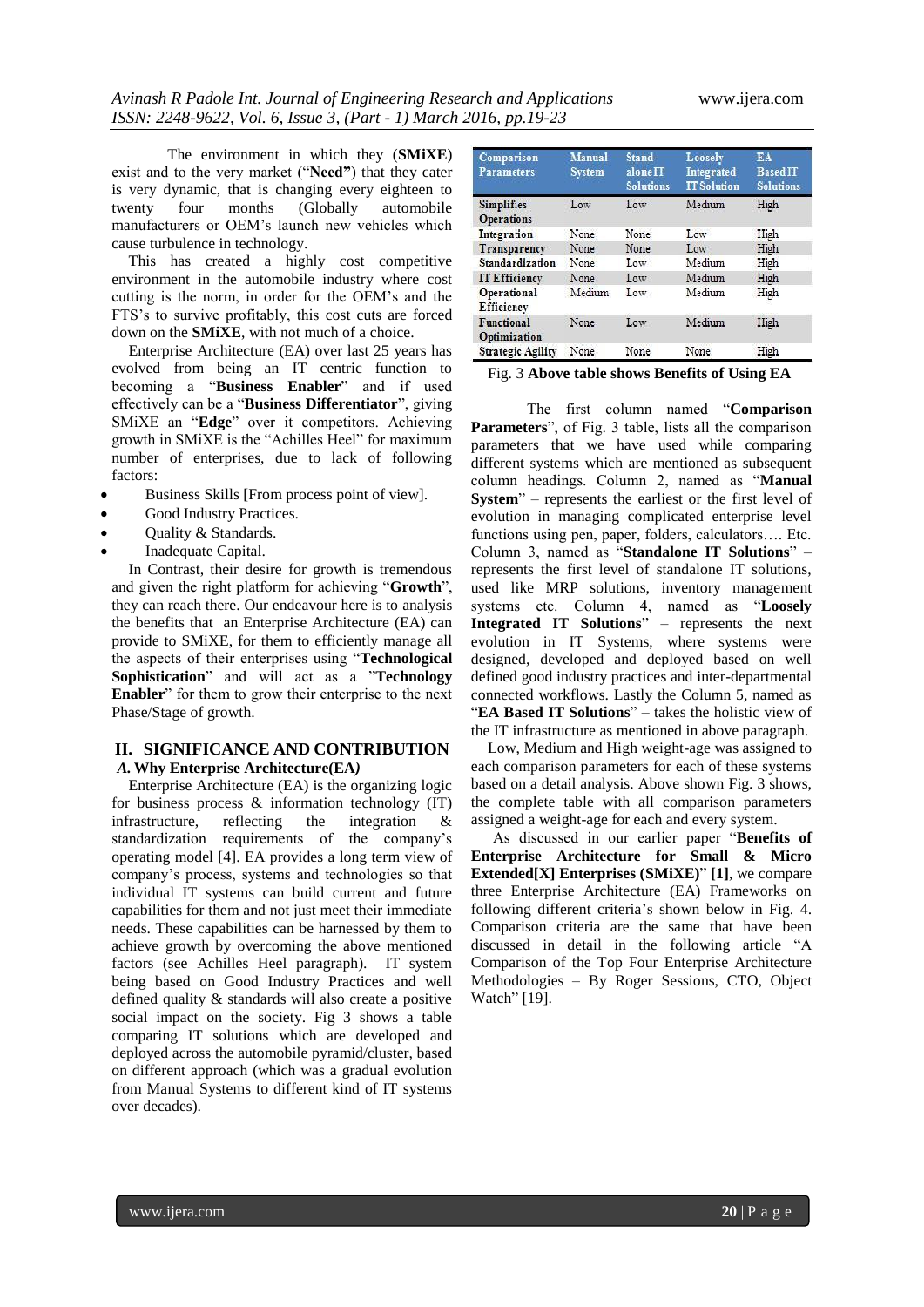| <b>Comparison</b><br>Criteria        | Criteria Explanation                                                                                                                                                                                      |  |  |  |  |
|--------------------------------------|-----------------------------------------------------------------------------------------------------------------------------------------------------------------------------------------------------------|--|--|--|--|
| Taxonomy<br><b>Comp leteness</b>     | Refers to how well you<br>use the<br>can<br>classify<br>methodology<br>the<br>various<br>to<br>architectural artifacts.                                                                                   |  |  |  |  |
| <b>Process</b><br>Comp leteness      | Refers to how fully the methodology guides<br>you through a step-by-step process for creating<br>an, enterprise architecture.                                                                             |  |  |  |  |
| Reference<br><b>Model Guidance</b>   | Refers to how useful the methodology is in<br>helping you build a relevant set of reference<br>models                                                                                                     |  |  |  |  |
| Practice<br><b>Guidance</b>          | Refers to how much the methodology helps<br>you assimilate the mindset of enterprise<br>architecture into your organization and develop<br>a culture in which it is valued and used                       |  |  |  |  |
| Maturity Model                       | Refers to how much guidance the methodology<br>gives you in assessing the effectiveness and<br>maturity of different organizations within your<br>enterprise in using enterprise architecture.            |  |  |  |  |
| <b>Business Focus</b>                | Refers to whether the methodology will focus<br>on using technology to drive business value, in<br>which business value is specifically defined as<br>either reduced expenses and/or increased<br>income. |  |  |  |  |
| <b>Governance</b><br><b>Guidance</b> | Refers to how much help the methodology will<br>be in understanding and creating an effective<br>governance model for enterprise architecture.                                                            |  |  |  |  |
| Partitioning<br><b>Guidance</b>      | Refers to how well the methodology will guide<br>you into effective autonomous partitions of the<br>enterprise, which is an important approach to<br>managing complexity.                                 |  |  |  |  |
| Prescriptive<br>Catalog              | Refers to how well the methodology guides<br>you in setting up a catalogue of architectural<br>assets that can be reused in future activities.                                                            |  |  |  |  |
| Information<br>Availability          | Refers to the amount and quality of free or<br>information<br>about<br>this<br>inexpensive<br>methodology.                                                                                                |  |  |  |  |

Fig. 4 Comparison Criteria **[19]** along with its explanation

Based on the comparison criteria's **[19]** mentioned above in Fig. 4, we compared the following three Enterprise Architecture (EA) Frameworks:

- Zachman Framework for Enterprise Architecture [2]
- TOGAF–The Open Group Architecture Framework [5]
- Enterprise Architecture Planning (EAP) [3]

Based on the comparison criteria and the information available about these criteria's usability and functional use in our endeavour to develop an Enterprise Architecture for SMiXE, both publicly and privately, was complied and the results where given weight-ages as follows:

- Low weight-age indicates less usage of these criteria.
- Medium weight-age Indicates moderate usage of these criteria.
- High weight-age Indicates high usage of these criteria.

Following table Fig. 5 shows the results of our

| evaluation.                        |                      |              |            |  |  |  |  |
|------------------------------------|----------------------|--------------|------------|--|--|--|--|
| Comparison<br>Criteria             | Zachman<br>Framework | <b>TOGAF</b> | <b>EAP</b> |  |  |  |  |
| Taxonomy<br>Completeness           | High                 | Medium       | Low        |  |  |  |  |
| Process<br>Completeness            | Low                  | High         | Medium     |  |  |  |  |
| Reference<br>Model Guidance        | Low                  | Medium       | Low        |  |  |  |  |
| Practice<br>Guidance               | Low                  | Medium       | Low        |  |  |  |  |
| Maturity Model                     | Low                  | Low          | Low        |  |  |  |  |
| <b>Business Focus</b>              | Low                  | High         | Low        |  |  |  |  |
| Governance<br><b>Guidance</b>      | Low                  | Medium       | Low        |  |  |  |  |
| Partitioning<br><b>Guidance</b>    | Low                  | Medium       | Low        |  |  |  |  |
| Prescriptive<br>Catalog            | Medium               | Low          | Low        |  |  |  |  |
| <b>Information</b><br>Availability | Medium               | High         | Low        |  |  |  |  |

Fig. 5 Evaluation results

Based on the evaluation results shown in Fig. 5, TOGAF [5] stands as a clear winner as it scores 3 High & 5 Medium weight-ages as per our evaluation results. Also, according surveys carried out by Infosys [20], in year 2008, TOGAF [5] has a much higher industry adoption rate than its peers. According to Infosys survey [20], TOGAF [5] has passed Zachman Framework [2] in terms of overall adoption ratio, where TOGAF [5] is used by more then 32% of the survey respondent and 25% of the respondent use Zachman Framework [2].

Using TOGAF [5] framework provided ADM (Architecture Development Method); we will be building an Enterprise Architecture (EA) for the SMiXE, which will help us in meeting our endeavour to built an Enterprise Architecture (EA) for SMiXE, which will help them to efficiently manage all the aspects of their enterprise using "Technological Sophistication" and will act as a "Technology Enabler" for them to grow their enterprise to the next phase/ stage of growth.

### **III. LITERATURE OVERVIEW TOGAF–The Open Group Architecture Framework [5]:**

Best known, by its acronym TOGAF [5], TOGAF [5] is owned by The Open Group and is one of the most widely accepted methods for developing enterprise architecture (EA). TOGAF [5] is an open framework providing a practical, definitive and proven step by step approach for developing and maintaining EA using its Architecture Development Method (ADM).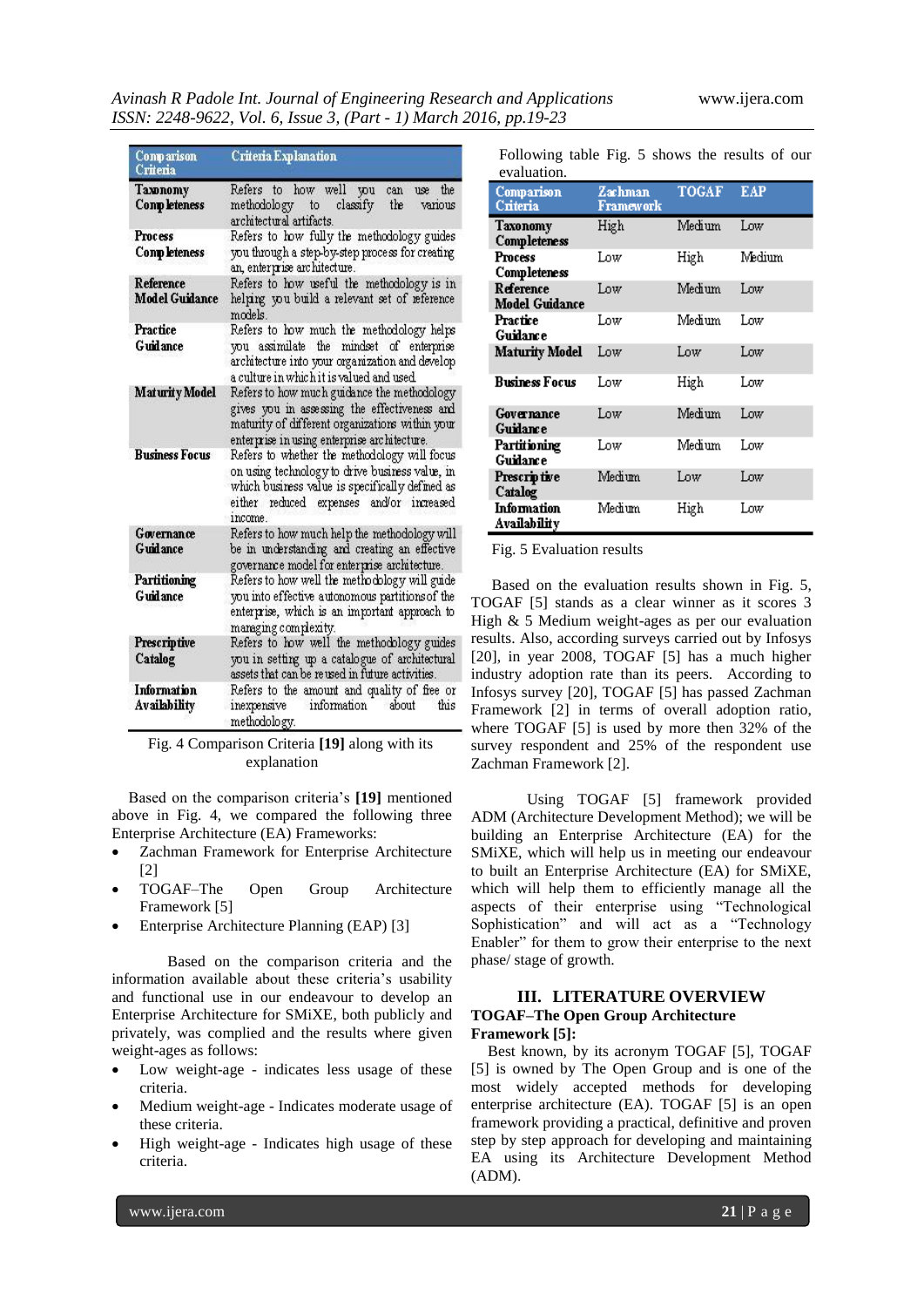TOGAF [5] ADM is an iterative process, which provides step by step guidelines for defining business needs and developing an architecture that meets those needs using the elements of TOGAF [5]. TOGAF [5] supports four architecture domains that are currently accepted as subsets of overall enterprise architecture, all of which TOGAF [5] is designed to support, which are as follows:

1. **BUSINESS ARCHITECTURE** – Describes the process the business uses to meet its goals. It includes business strategy, governance, organization and key business processes.

2. **Data Architecture** – Describes how the enterprise data stores are organized and accessed. Including everything from an organizations logical, physical data assets and data management resources point of view.

3. **Application Architecture** – Describes how specific applications are designed and how they interact with each other. Provides a blueprint for the individual applications to be deployed, their interactions, and their relationships to the core business processes of the organization.

4. **Technical Architecture** – Describes the hardware and software infrastructure that supports applications and their interactions. This includes logical software and hardware capabilities that are required for deployment of business, data and application services. This includes IT infrastructure, middleware, networks, communications processing standards etc.



Fig. 6 TOGAF – Architecture Development Cycle

### **IV. DISCUSSION**

Why use TOGAF [5] over Zachman framework [2] or EAP [3]? As per the comparison criteria mentioned in Fig. 4, the evaluation results are displayed in Fig. 5. Based on this evaluation result Fig. 5, Zachman Framework [2] scores high on Taxonomy Completeness whereas TOGAF [5] scores a high on the criteria of Process Completeness, Business Focus and Information Availability & a medium in Reference Model Guidance, Practice Guidance, Governance Guidance and Partitioning Guidance criteria as shown in Fig. 4.

TOGAF's [5] strength in above mentioned areas and shown in Fig 5 will help us in building a strong durable, yet elastic enterprise architecture for SMiXE, which will endure the test of time, both good and bad, in today's turbulent automobile industry, which is slowly but steadily transforming itself towards a highly globalised and widely interconnected world not by tar or concrete highways, but by fiber optic cables and nature provided radio wave frequencies. They will have to face challenges on emission standards, noise pollutions, environment hazards due to excessive use of rare earth metals/alloys and the biggest change in coming years may be owing a automobile personally will not be a necessity, where as using a automobile as a personalized service may be a much cheaper option with driver less cars/pods.

#### **V. CONCLUSIONS**

Using TOGAF [5] to build an Enterprise Architecture (EA) for **SMiXE,** will helps us collaboratively develop a strategic EA solution that will enable business and IT alignment. As business scenariors and technology changes keeps on pushing **SMiXE** to the edge of change. Our Endeavour will be the first such serious attempt, towards building a sustainable and cost effective Enterprise Architecture (EA) solution that benefits **SMiXE**.

Proposed Enterprise Architecture (EA) for **SMiXE** will benefit them by providing, a tight integration between business needs of **SMiXE** and their IT needs. Impact of which will be reflected positively on their Performance, Growth and Bottom Line.

#### **REFERENCES**

- [1] Avinash R Padole Sudhir W Mohod, *Benefits of Enterprise Architecture for Small & Micro Extended [X] Enterprises-SMiXE*, International Journal of Engineering Research and Applications (IJERA), ISSN: 2248-9622, pp. 61-65, April 2015.
- [2] Zachman J. A., *The Zachman Framework for Enterprises Architecture: Primer for Enterprise Engineering and Manufacturing*, 2nd ed., Zachman Framework Associates, 2006.